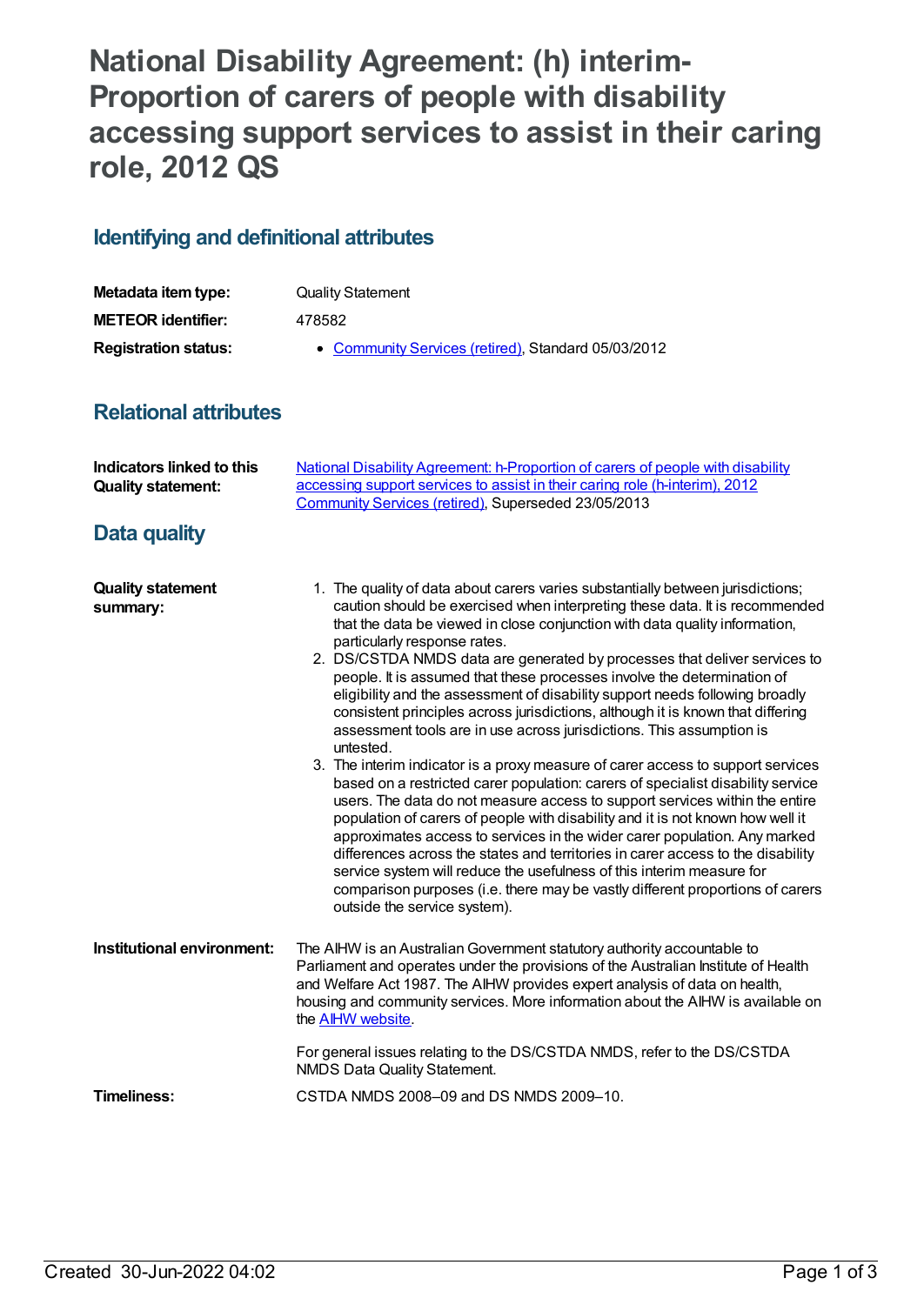| <b>Accessibility:</b> | The AIHW provides a variety of products that draw upon the DS/CSTDA NMDS.<br>Published products available on the AIHW website are:                                                                                                                                                                                                                                                                                                                                                                                                                                                                                                                                                                                                                                                                                                                                                                                                                                                                                                                                                                                                                                                                                                                                                                                                                                                                                                                                      |
|-----------------------|-------------------------------------------------------------------------------------------------------------------------------------------------------------------------------------------------------------------------------------------------------------------------------------------------------------------------------------------------------------------------------------------------------------------------------------------------------------------------------------------------------------------------------------------------------------------------------------------------------------------------------------------------------------------------------------------------------------------------------------------------------------------------------------------------------------------------------------------------------------------------------------------------------------------------------------------------------------------------------------------------------------------------------------------------------------------------------------------------------------------------------------------------------------------------------------------------------------------------------------------------------------------------------------------------------------------------------------------------------------------------------------------------------------------------------------------------------------------------|
|                       | • Disability support services (annual report)<br>• Australia's Welfare<br>• Interactive disability data cubes                                                                                                                                                                                                                                                                                                                                                                                                                                                                                                                                                                                                                                                                                                                                                                                                                                                                                                                                                                                                                                                                                                                                                                                                                                                                                                                                                           |
|                       | • Ad hoc data are available on request (charges apply to recover costs)<br>• METeOR - online metadata repository<br>• National Community Services Data Dictionary                                                                                                                                                                                                                                                                                                                                                                                                                                                                                                                                                                                                                                                                                                                                                                                                                                                                                                                                                                                                                                                                                                                                                                                                                                                                                                       |
| Interpretability:     | Information to assist in interpretation of the performance indicator is contained in<br>the NDA performance indicator glossary, which accompanies these Data Quality<br>Statements.                                                                                                                                                                                                                                                                                                                                                                                                                                                                                                                                                                                                                                                                                                                                                                                                                                                                                                                                                                                                                                                                                                                                                                                                                                                                                     |
|                       | Supporting information on the quality and use of the DS/CSTDA NMDS are<br>published annually in 'Disability support services' available in hard copy or on the<br>AlHW website ( <www.aihw.gov.au>).</www.aihw.gov.au>                                                                                                                                                                                                                                                                                                                                                                                                                                                                                                                                                                                                                                                                                                                                                                                                                                                                                                                                                                                                                                                                                                                                                                                                                                                  |
| <b>Relevance:</b>     | DS/CSTDA NMDS data are generated by processes that deliver services to<br>people. It is assumed that these processes involve the determination of eligibility<br>and the assessment of disability support needs following broadly consistent<br>principles across jurisdictions, although it is known that differing assessment tools<br>are in use across jurisdictions. This assumption is untested.                                                                                                                                                                                                                                                                                                                                                                                                                                                                                                                                                                                                                                                                                                                                                                                                                                                                                                                                                                                                                                                                  |
|                       | For general issues relating to the DS/CSTDA NMDS, refer to the DS/CSTDA<br>NMDS Data Quality Statement.                                                                                                                                                                                                                                                                                                                                                                                                                                                                                                                                                                                                                                                                                                                                                                                                                                                                                                                                                                                                                                                                                                                                                                                                                                                                                                                                                                 |
|                       | The interim indicator is sourced from CSTDA NMDS 2008-09 and DS NMDS<br>2009-10 and provides information about the informal carers of people who use<br>specialist disability services. The data collected in the NMDS is a subset of the<br>entire population of carers of people with disability. It should be noted that the<br>DS/CSTDA NMDS counts people with informal carers; it does not count carers.<br>Limited data on carers is available, and the NMDS count of people with carers may<br>not be an accurate measure of the number of individual carers.                                                                                                                                                                                                                                                                                                                                                                                                                                                                                                                                                                                                                                                                                                                                                                                                                                                                                                   |
|                       | For the numerator, services other than those provided under the National Disability<br>Agreement (i.e. outside the DS/CSTDA NMDS) may also assist carers of people<br>with disability in their caring role, such as those provided by the Home and<br>Community Care (HACC) program. These are not included in this interim indicator.                                                                                                                                                                                                                                                                                                                                                                                                                                                                                                                                                                                                                                                                                                                                                                                                                                                                                                                                                                                                                                                                                                                                  |
|                       | The scope of services provided under the CSTDA/NDA varied across jurisdictions.<br>In Victoria, Queensland and Western Australia (in some cases), specialist<br>psychiatric disability services were provided under the CSTDA/NDA. In all other<br>jurisdictions specific mental health services were funded and provided under<br>health, rather than disability, portfolios. To facilitate comparability of data,<br>specialist psychiatric disability services in Victoria, Queensland and Western<br>Australia are excluded from the NDA performance indicators. That is, the data<br>excludes those who only receive specialist psychiatric disability services, but does<br>not exclude those people with a psychiatric condition who receive other specialist<br>disability services. In addition, the predominant service models vary across<br>jurisdictions, and this may affect comparability of data. For example, differences<br>across the states and territories in the predominant model of accommodation<br>support lead to differences in the number of people accessing those services.<br>Caution is recommended in the use or interpretation of performance at the service<br>type level. There is a risk when service type level data is interpreted in isolation as<br>various service types are complementary and the emphasis on different services<br>reflects jurisdictional policy directions. For more information, see Disability support |